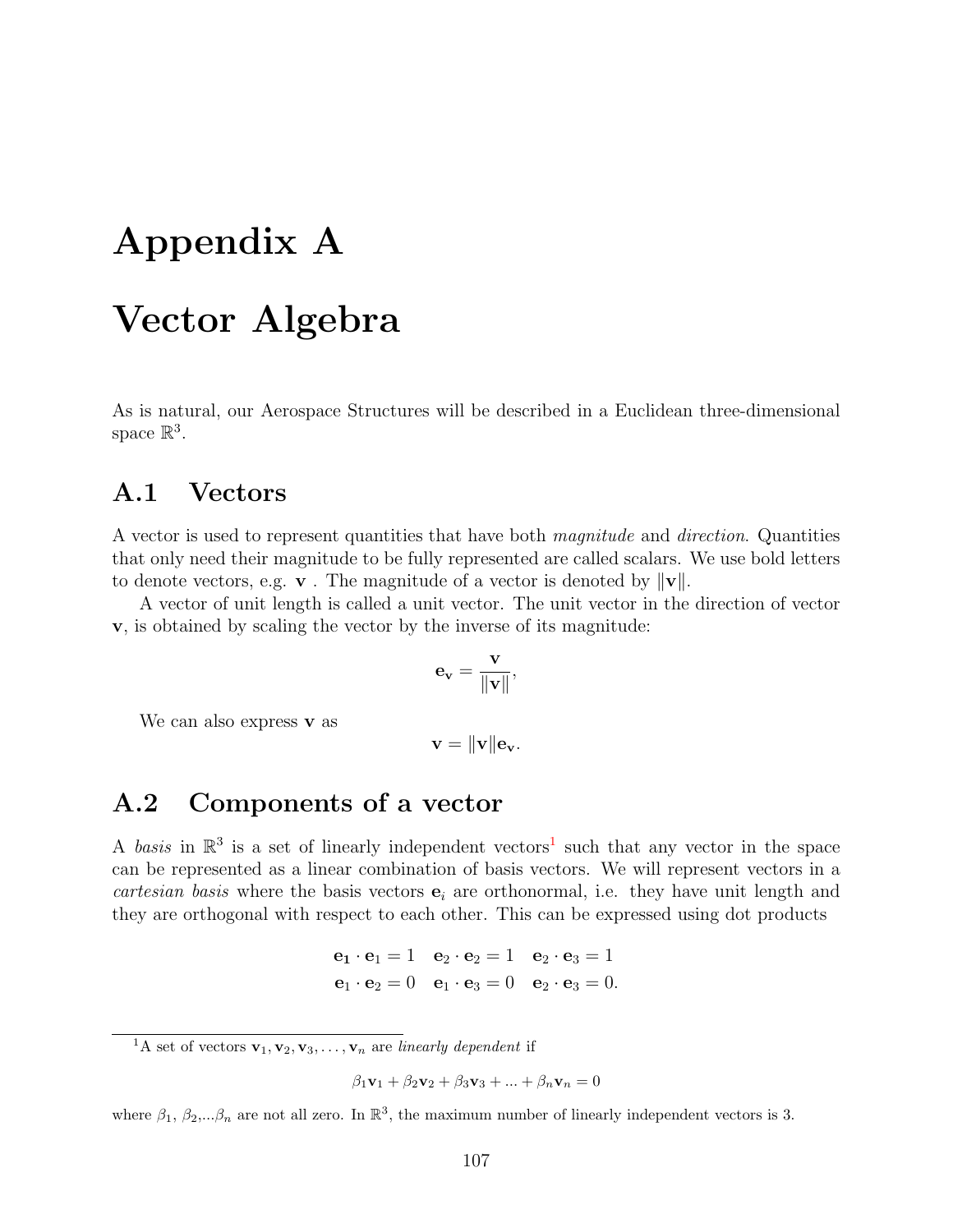We can write these expressions in a very succinct form as follows

$$
\mathbf{e}_i \cdot \mathbf{e}_j = \delta_{ij}
$$

where the symbol  $\delta_{ij}$  is the so-called

| Kronecker delta: |  |                                                                                                                      |  |  |
|------------------|--|----------------------------------------------------------------------------------------------------------------------|--|--|
|                  |  | $\delta_{ij} = \left\{ \begin{array}{l l} 1 & : \text{ if } i = j \\ 0 & : \text{ if } i \neq j \end{array} \right.$ |  |  |

Then we can represent any vector  $\bf{v}$  in three dimensional space as follows

<span id="page-1-0"></span>
$$
\mathbf{v} = v_1 \mathbf{e}_1 + v_2 \mathbf{e}_2 + v_3 \mathbf{e}_3 = \sum_{i=1}^{3} v_i \mathbf{e}_i,
$$
 (A.1)

where  $v_1, v_2$  and  $v_3$  are the components of the vector in the basis  $\mathbf{e}_i, i = 1, 3$ 

## <span id="page-1-1"></span>A.3 Indicial notation

Free index: A subscript index  $()$  will be denoted a *free index* if it is not repeated in the same additive term where the index appears. Free means that the index represents all the values in its range.

- Latin indices will range from 1 to 3,  $(i, j, k, ... = 1, 2, 3)$ ,
- Greek indices will range from 1 to 2,  $(\alpha, \beta, \gamma, \dots = 1, 2)$ .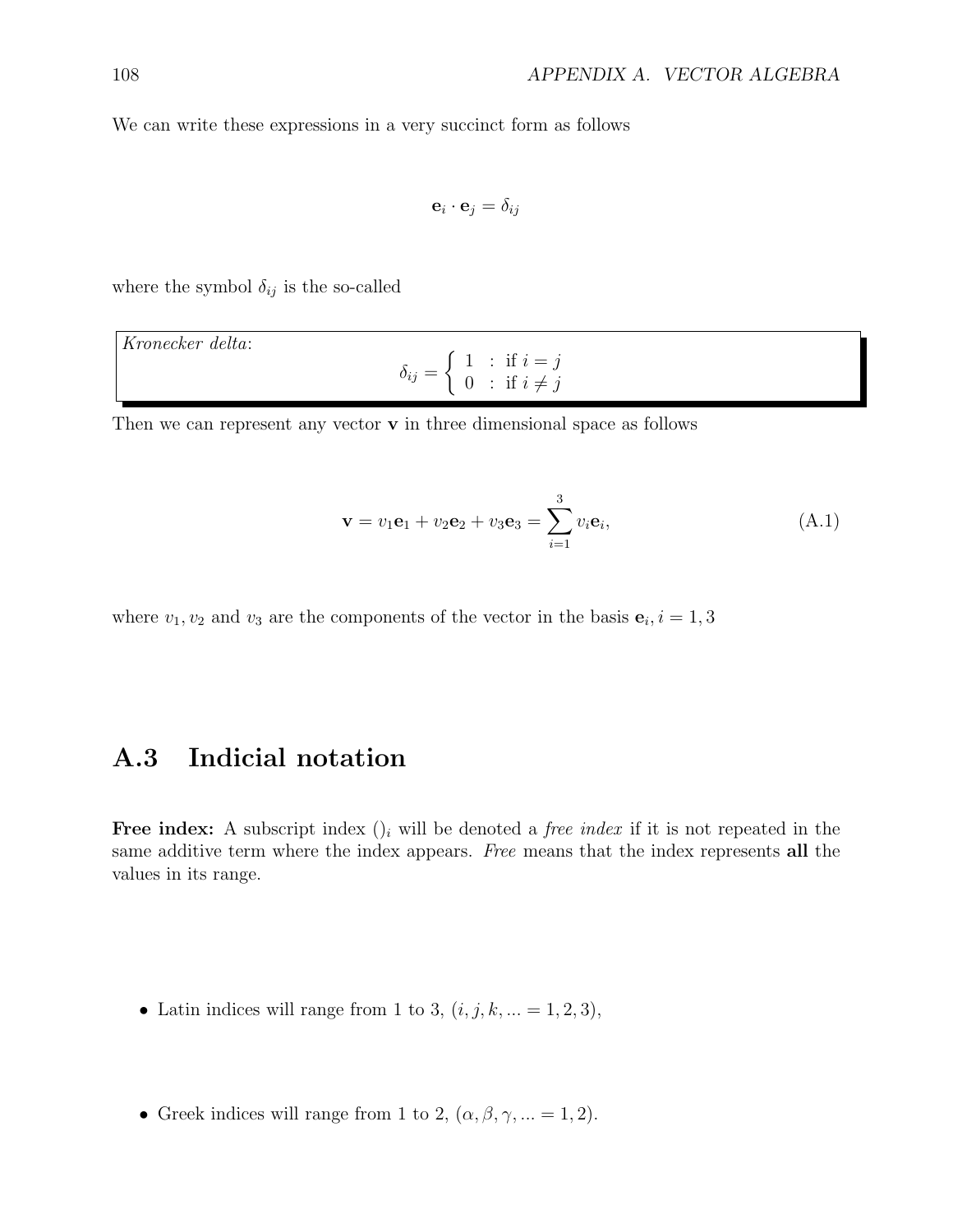#### Examples:

 $\sqrt{2\pi}$ 

- 1.  $\mathbf{e}_i$ ,  $i = 1, 2, 3$  can now be simply written as  $\mathbf{e}_i$ , no need to make the explicit mention of  $i = 1, 2, 3$ , as i is a free index.
- 2.  $a_{i1}$  implies  $a_{11}, a_{21}, a_{31}$ . (one free index)
- 3.  $x_{\alpha}y_{\beta}$  implies  $x_1y_1, x_1y_2, x_2y_1, x_2y_2$  (two free indices).
- 4.  $a_{ij}$  implies  $a_{11}, a_{12}, a_{13}, a_{21}, a_{22}, a_{23}, a_{31}, a_{32}, a_{33}$  (two free indices implies 9 values).

5.

 $\sim$ 

$$
\frac{\partial \sigma_{ij}}{\partial x_j} + b_i = 0
$$

has a free index  $(i)$ , therefore it represents three equations:

$$
\frac{\partial \sigma_{1j}}{\partial x_j} + b_1 = 0
$$

$$
\frac{\partial \sigma_{2j}}{\partial x_j} + b_2 = 0
$$

$$
\frac{\partial \sigma_{3j}}{\partial x_j} + b_3 = 0
$$

## A.4 Summation Convention

In expressions such as:

$$
\sum_{i=1}^3 v_i \mathbf{e}_i,
$$

we observe that the summation sign with its limits can be eliminated altogether if we adopt the convention that the summation is implied by the repeated index  $i$ . Then, a vector representation in a cartesian basis, Equation  $(A.1)$ , can be shortened to

$$
\mathbf{v} = \sum_{i=1}^{3} v_i \mathbf{e}_i = v_i \mathbf{e}_i,
$$

More formally: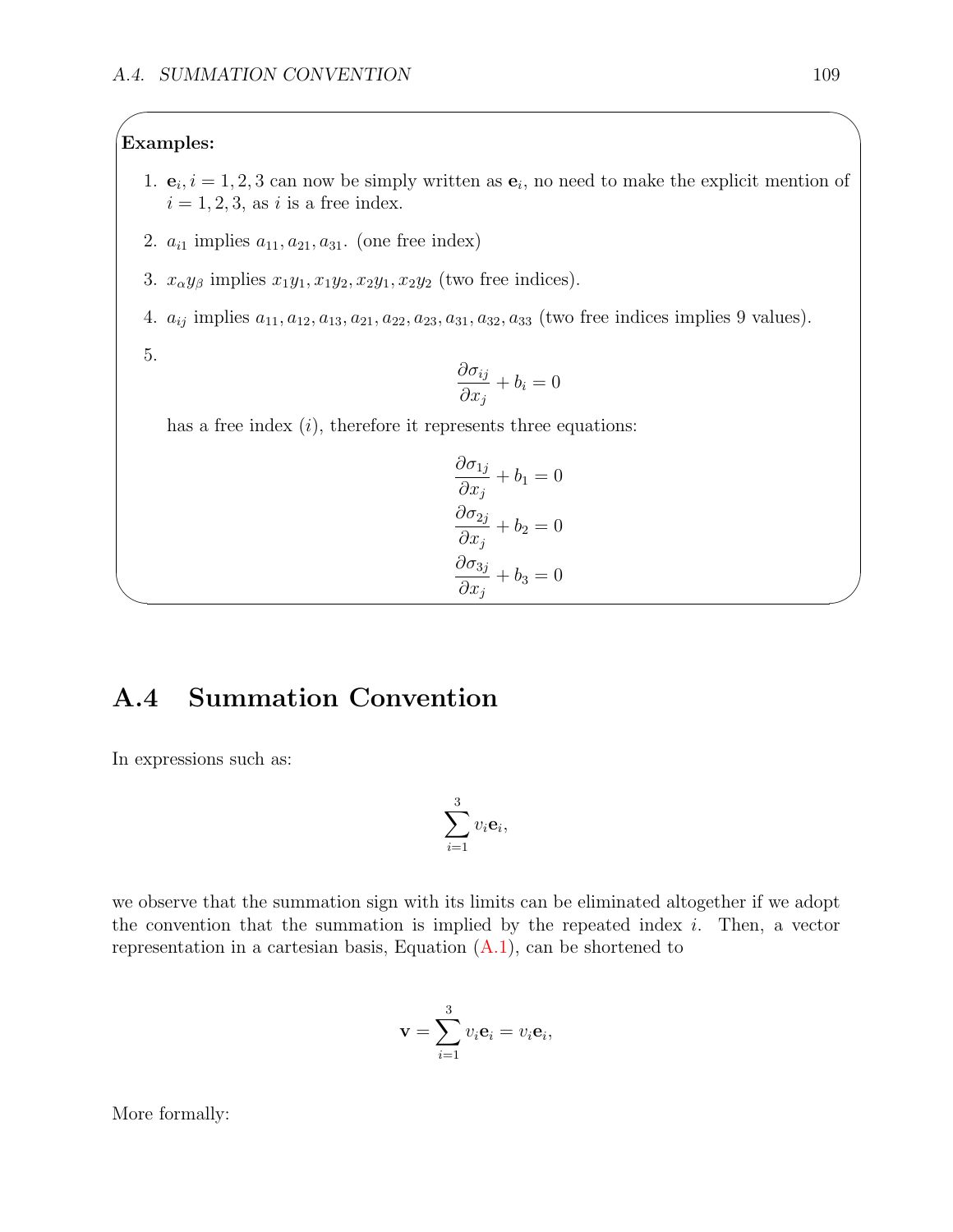w, ka

Summation convention: When a *repeated index* is found in an expression (inside an additive term) the summation of the terms ranging all the possible values of the indices is implied

#### Examples:

 $\sim$ 

✫

1.  $a_i b_i = \sum_{i=1}^3 a_i b_i = a_1 b_1 + a_2 b_2 + a_3 b_3$ 

2.  $a_{kk} = a_{11} + a_{22} + a_{33}$ .

3.  $t_i = \sigma_{ij} n_j$  implies the **three** equations (why?):

```
t_1 = \sigma_{11}n_1 + \sigma_{12}n_2 + \sigma_{13}n_3t_2 = \sigma_{21}n_1 + \sigma_{22}n_2 + \sigma_{23}n_3t_3 = \sigma_{31}n_1 + \sigma_{32}n_2 + \sigma_{33}n_3
```
Other important rules about indicial notation:

1. An index cannot appear more than twice in a single additive term, it's either free or repeated only once.

$$
a_i = b_{ij} c_j d_j
$$
 is INCORRECT

- 2. In an equation the *lhs* and *rhs*, as well as all the terms on both sides must have the same free indices
	- $a_i b_k = c_{ij} d_{kj}$  free indices i, k, CORRECT
	- $a_i b_k = c_{ij} d_{kj} + e_i f_{jj} + g_k p_i q_r$  INCORRECT, second term is missing free index k and third term has extra free index r
	- When the summation convention applies, the index is dummy (irrelevant):  $a_i b_i =$  $a_kb_k$ .

#### <span id="page-3-0"></span>A.5 Operations

Scalar product between vectors is defined as

$$
\mathbf{a} \cdot \mathbf{b} = (a_i \mathbf{e}_i) \cdot (b_j \mathbf{e}_j) = a_i b_j (\mathbf{e}_i \cdot \mathbf{e}_j) = a_i b_j \delta_{ij} = a_i b_i.
$$

Cross product between two basis vectors  $e_i$  and  $e_j$  is defined as

$$
\mathbf{e}_i \times \mathbf{e}_j = \varepsilon_{ijk} \mathbf{e}_k,
$$

where  $\varepsilon_{ijk}$  is called the *alternating symbol* (or *permutation symbol*) and defined as follows

 $\varepsilon_{ijk} =$  $\sqrt{ }$  $\int$  $\mathcal{L}$ 1, if  $i, j, k$  are in cyclic order and not repeated  $(123, 231, 312)$ ,  $-1$ , if i, j, k are not in cyclic order and not repeated(132, 213, 321), 0, if any of  $i, j, k$  are repeated.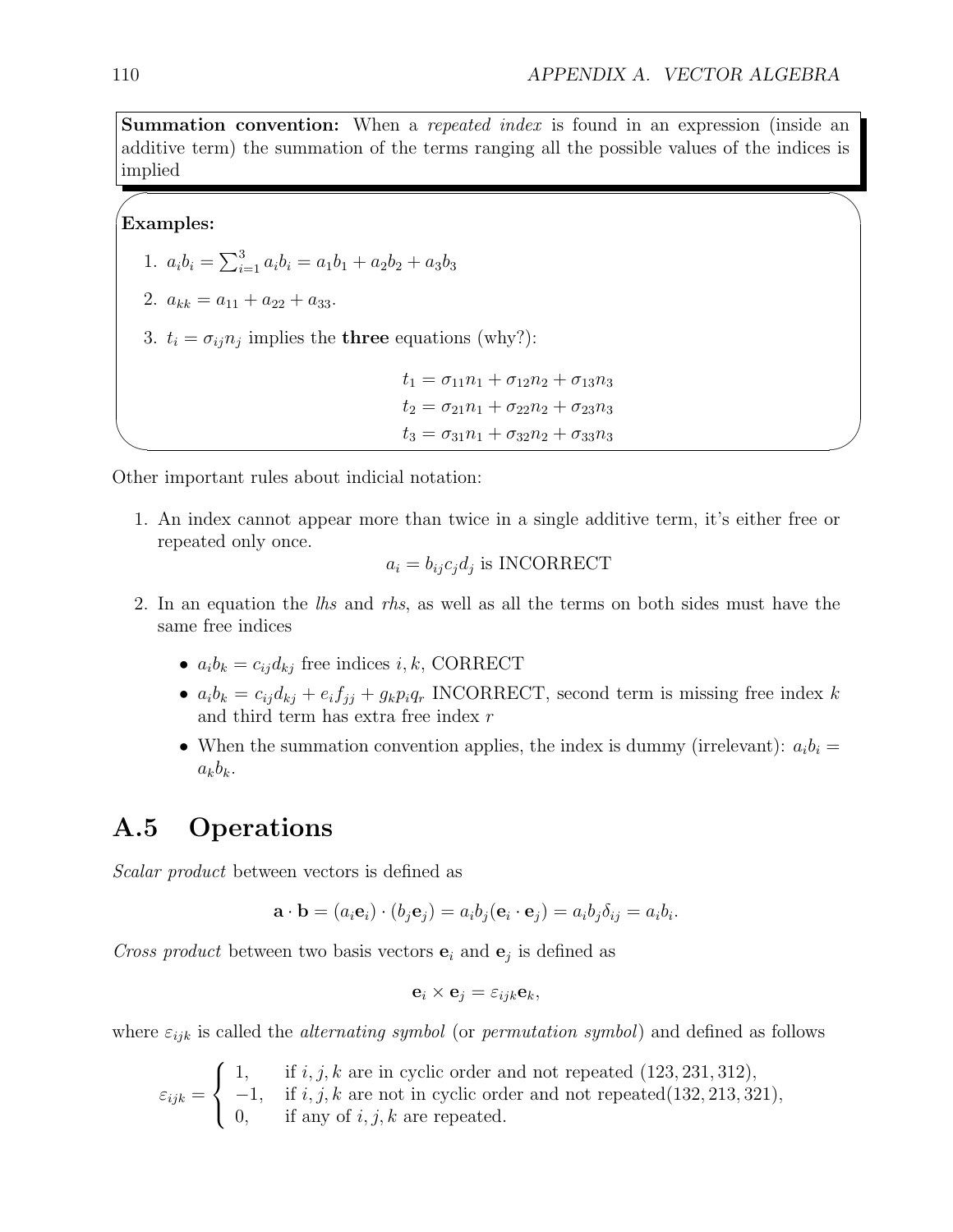In general, the cross product of two vectors can be expressed as

$$
\mathbf{a} \times \mathbf{b} = (a_i \mathbf{e}_i) \times (b_j \mathbf{e}_j) = a_i b_j (\mathbf{e}_i \times \mathbf{e}_j) = a_i b_j \varepsilon_{ijk} \mathbf{e}_k.
$$

 $\varepsilon - \delta$  *identity* relates the Kronecker delta and the permutation symbol as follows

$$
\varepsilon_{ijk}\varepsilon_{imn} = \delta_{jm}\delta_{kn} - \delta_{jn}\delta_{km}.\tag{A.2}
$$

#### Problems:

- 1. Verify the  $\varepsilon \delta$  *identity* by the definition of Kronecker delta and the permutation symbol.
- 2. Use the  $\varepsilon \delta$  *identity* to verify  $\mathbf{a} \times (\mathbf{b} \times \mathbf{c}) = (\mathbf{a} \cdot \mathbf{c}) \mathbf{b} (\mathbf{a} \cdot \mathbf{b}) \mathbf{c}$ .

Dyadic product (or tensor product) between two basis vectors  $e_i$  and  $e_j$  defines a basis second order tensor  $\mathbf{e}_i \otimes \mathbf{e}_j$  or simply  $\mathbf{e}_i \mathbf{e}_j$ . In general, the dyadic product

$$
\mathbf{a} \otimes \mathbf{b} = (a_i \mathbf{e}_i) \otimes (b_j \mathbf{e}_j) = a_i b_j \mathbf{e}_i \otimes \mathbf{e}_j ,
$$

results in a second order tensor which has component  $a_i b_j$  on the basis  $\mathbf{e}_i \otimes \mathbf{e}_j$ . The following identities are properties of the dyadic product

$$
(\alpha \mathbf{a}) \otimes \mathbf{b} = \mathbf{a} \otimes (\alpha \mathbf{b}) = \alpha (\mathbf{a} \otimes \mathbf{b}), \text{ for scalar } \alpha ,
$$

$$
(\mathbf{a} \otimes \mathbf{b}) \cdot \mathbf{c} = (\mathbf{b} \cdot \mathbf{c})\mathbf{a} ,
$$

$$
\mathbf{a} \cdot (\mathbf{b} \otimes \mathbf{c}) = (\mathbf{a} \cdot \mathbf{b})\mathbf{c} .
$$

## <span id="page-4-0"></span>A.6 Transformation of basis

Given two orthonormal bases  $e_i$ ,  $\tilde{e}_k$  and a vector **v** whose components in each of these bases are  $v_i$  and  $\tilde{v}_k$ , respectively, we seek to express the components in basis in terms of the components in the other basis. Since the vector is unique:

$$
\mathbf{v}=\tilde{v}_m\tilde{\mathbf{e}}_m=v_n\mathbf{e}_n
$$

Taking the scalar product with  $\tilde{\mathbf{e}}_i$ :

$$
\mathbf{v} \cdot \tilde{\mathbf{e}}_i = \tilde{v}_m(\tilde{\mathbf{e}}_m \cdot \tilde{\mathbf{e}}_i) = v_n(\mathbf{e}_n \cdot \tilde{\mathbf{e}}_i)
$$

But  $\tilde{v}_m(\tilde{\mathbf{e}}_m \cdot \tilde{\mathbf{e}}_i) = \tilde{v}_m \delta_{mi} = \tilde{v}_i$  from which we obtain:

$$
\boxed{\tilde{v}_i = \mathbf{v} \cdot \tilde{\mathbf{e}}_i = v_j(\mathbf{e}_j \cdot \tilde{\mathbf{e}}_i)}
$$

Note that  $\mathbf{e}_j \cdot \tilde{\mathbf{e}}_i$  are the *direction cosines* of the basis vectors of one basis on the other basis:

$$
\mathbf{e}_j \cdot \tilde{\mathbf{e}}_i = \|\mathbf{e}_j\| \|\tilde{\mathbf{e}}_i\| \cos \widehat{\mathbf{e}_j \tilde{\mathbf{e}}_i} = \cos \widehat{\mathbf{e}_j \tilde{\mathbf{e}}_i}
$$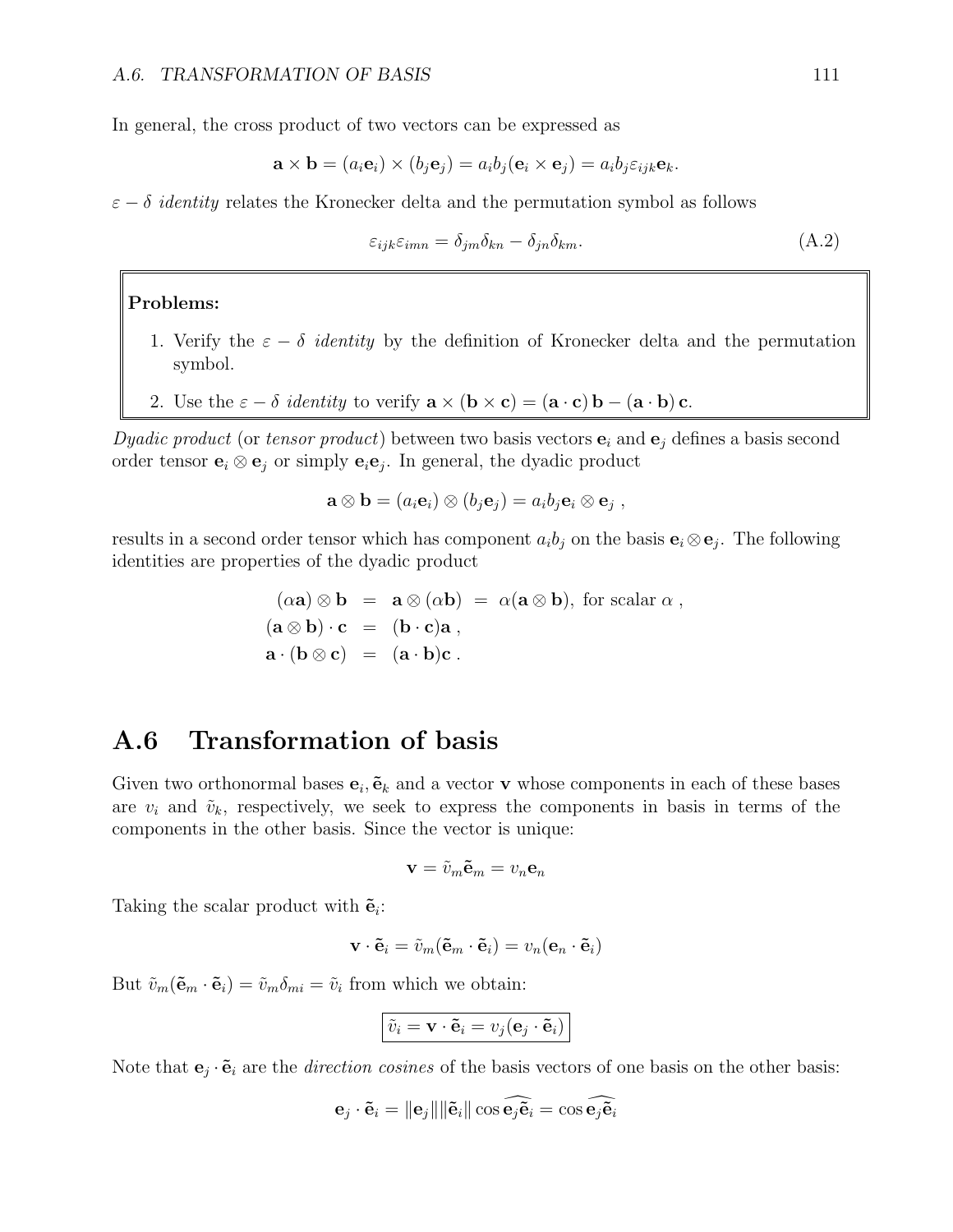## A.7 Tensors

Tensors are defined as the quantities that are independent of the selection of basis while the components transform following a certain rule as the basis changes.

When the basis changes from  ${e_i}$  to  ${\tilde{e}_i}$ , a scalar does not change (e.g. mass), the vector component transforms as  $\tilde{v}_i = v_j(e_j \cdot \tilde{e}_i)$  (see Section [A.6\)](#page-4-0), and the stress component transforms as  $\tilde{\sigma}_{ij} = \sigma_{kl} (\mathbf{e}_k \cdot \tilde{\mathbf{e}}_i) (\mathbf{e}_l \cdot \tilde{\mathbf{e}}_j)$  (see Equation [1.11\)](#page--1-0), which defines a second order tensor. Similarly, the vector is a first order tensor, and a scalar is a zeroth order tensor. The order of the tensor equals the number of free indices (see Section  $\hat{A}.3$ ) that the tensor has, and it can also be interpreted as the dimensionality of the array needed to represent the tensor, as detailed in the next table:

| $\#$ indices | ⊤ Tensor order ∣ | Array type | Denoted as                                                                                                                                                                                                                                                                                                | Rule of Trans.                                               |
|--------------|------------------|------------|-----------------------------------------------------------------------------------------------------------------------------------------------------------------------------------------------------------------------------------------------------------------------------------------------------------|--------------------------------------------------------------|
|              | Zeroth           | Scalar     |                                                                                                                                                                                                                                                                                                           |                                                              |
|              | First            | Vector     | $\mathbf{v} = v_i \mathbf{e}_i = \tilde{v}_i \tilde{\mathbf{e}}_i$                                                                                                                                                                                                                                        | $\tilde{v}_i = v_i(\mathbf{e}_i \cdot \tilde{\mathbf{e}}_i)$ |
|              | Second           | Matrix     | $\mathbf{p} \boldsymbol{\sigma} = \sigma_{ii} \mathbf{e}_i \otimes \mathbf{e}_j = \tilde{\sigma}_{ii} \tilde{\mathbf{e}}_i \otimes \tilde{\mathbf{e}}_j \,\mid\, \tilde{\sigma}_{ij} = \sigma_{kl} \big(\mathbf{e}_k \cdot \tilde{\mathbf{e}}_i \big) \big(\mathbf{e}_l \cdot \tilde{\mathbf{e}}_j \big)$ |                                                              |

Higher order tensor can be defined following the transformation rule. For instance, the fourth order tensor can be defined as

$$
\mathcal{C}=C_{ijkl}\mathbf{e}_i\otimes \mathbf{e}_j\otimes \mathbf{e}_k\otimes \mathbf{e}_l
$$

with

$$
\tilde{C}_{ijkl} = C_{pqrs}(\mathbf{e}_p \cdot \tilde{\mathbf{e}}_i)(\mathbf{e}_q \cdot \tilde{\mathbf{e}}_j)(\mathbf{e}_r \cdot \tilde{\mathbf{e}}_k)(\mathbf{e}_s \cdot \tilde{\mathbf{e}}_l)
$$

upon the change of basis.

#### A.8 Tensor operations

Tensors are able to operate on tensors to produce other tensors. The scalar product, cross product and dyadic product of first order tensor (vector) have already been introduced in Sec [A.5.](#page-3-0) In this section, focus is given to the operations related with the second order tensor. Dot product with vector:

$$
\boldsymbol{\sigma} \cdot \mathbf{a} = (\sigma_{ij} \mathbf{e}_i \otimes \mathbf{e}_j) \cdot (a_k \mathbf{e}_k) = \sigma_{ij} \mathbf{e}_i (\mathbf{e}_j \cdot a_k \mathbf{e}_k) = \sigma_{ij} \mathbf{e}_i a_k \delta_{jk} = \sigma_{ij} a_j \mathbf{e}_i
$$

$$
\mathbf{a} \cdot \boldsymbol{\sigma} = (a_k \mathbf{e}_k) \cdot (\sigma_{ij} \mathbf{e}_i \otimes \mathbf{e}_j) = a_k (\mathbf{e}_k \cdot (\sigma_{ij} \mathbf{e}_i)) \mathbf{e}_j = a_k (\sigma_{ij} \delta_{ki}) \mathbf{e}_j = a_i \sigma_{ij} \mathbf{e}_j
$$

Double-dot product:

$$
\boldsymbol{\sigma} : \boldsymbol{\epsilon} = (\sigma_{ij} \mathbf{e}_i \otimes \mathbf{e}_j) : (\epsilon_{kl} \mathbf{e}_k \otimes \mathbf{e}_l) = \sigma_{ij} \epsilon_{kl} (\mathbf{e}_i \cdot \mathbf{e}_k) (\mathbf{e}_j \cdot \mathbf{e}_l) = \sigma_{ij} \epsilon_{kl} \delta_{ik} \delta_{jl} = \sigma_{ij} \epsilon_{ij}
$$

Double-dot product with fourth order tensor:

$$
\mathcal{C} : \boldsymbol{\epsilon} = C_{ijkl} \mathbf{e}_i \otimes \mathbf{e}_j \otimes \mathbf{e}_k \otimes \mathbf{e}_l : \epsilon_{pq} \mathbf{e}_p \otimes \mathbf{e}_q = C_{ijkl} \epsilon_{pq} \mathbf{e}_i \otimes \mathbf{e}_j (\mathbf{e}_k \cdot \mathbf{e}_p) (\mathbf{e}_l \cdot \mathbf{e}_q) = C_{ijkl} \epsilon_{kl} \mathbf{e}_i \otimes \mathbf{e}_j.
$$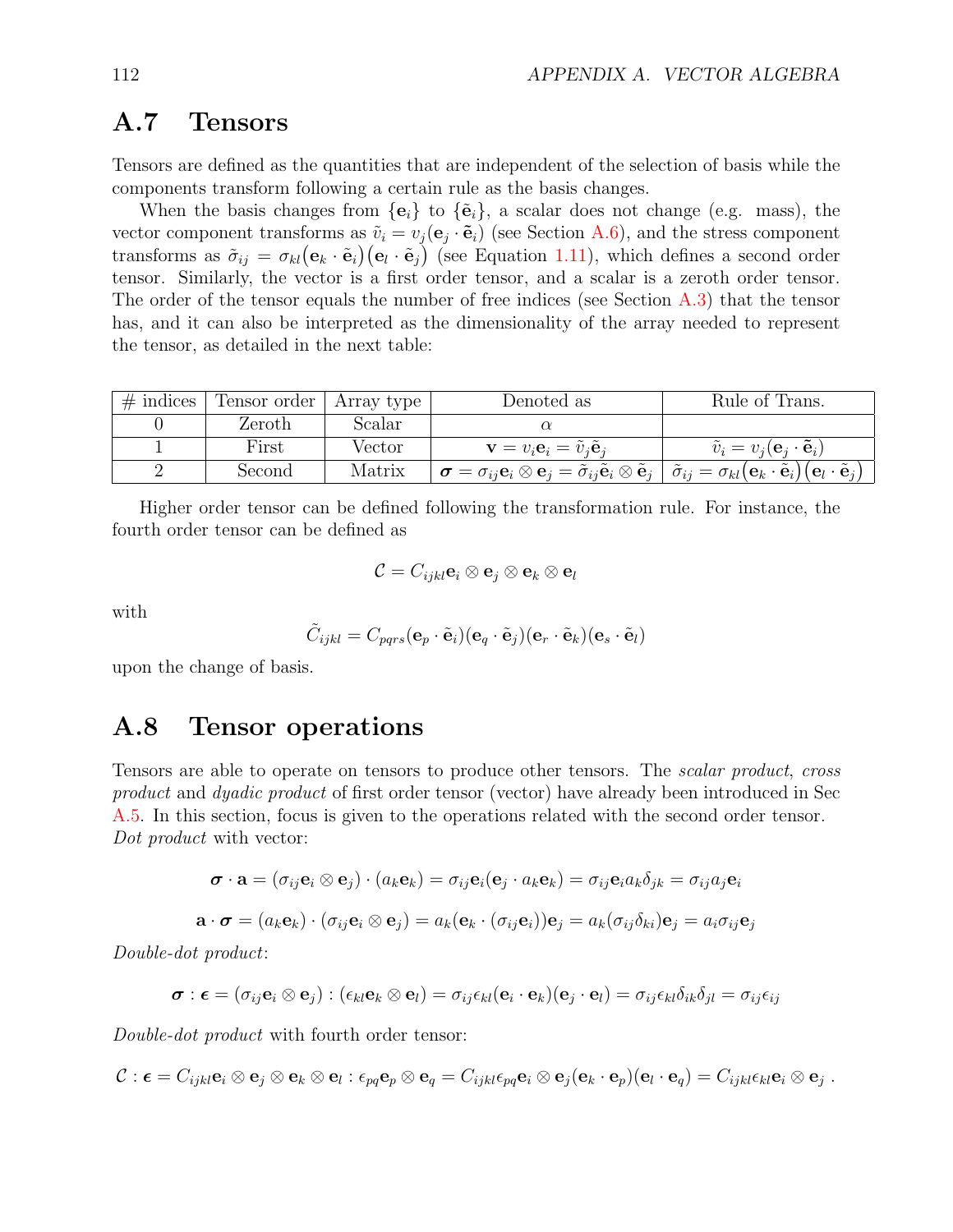## Appendix B Vector Calculus

## B.1 nabla operator $(\nabla)$

In a Cartesian system with orthonormal basis  $\{e_i\}$ , the nabla operator  $\nabla$  is denoted by

$$
\nabla \equiv \mathbf{e}_i \frac{\partial}{\partial x_1} + \mathbf{e}_2 \frac{\partial}{\partial x_2} + \mathbf{e}_3 \frac{\partial}{\partial x_3}.
$$

The *gradient* of a scalar field  $\phi$  is defined as

grad 
$$
\phi = \nabla \phi = \mathbf{e}_i \frac{\partial \phi}{\partial x_i}
$$
.

#### Problems:

1. Verify that  $\nabla \phi$  is perpendicular to the surface  $\{\mathbf x | \phi(x_i) = \text{const}\}\,$  and it is associated with the maximum spatial rate of change of  $\phi$ . (Hint: the spatial rate of change of  $\phi$ along unit vector  $\hat{\mathbf{l}}$  is given by  $\frac{\partial \phi}{\partial x_i}(\mathbf{e}_i \cdot \hat{\mathbf{l}}).$ 

In general, the gradient of a tensor generates a new tensor with a higher order. For instance, the gradient of a first order tensor v (vector) produces a second order tensor:

$$
\nabla \mathbf{v} = \mathbf{e}_i \frac{\partial}{\partial x_i} (v_j \mathbf{e}_j) = \frac{\partial v_j}{\partial x_i} \mathbf{e}_i \mathbf{e}_j = \frac{\partial v_j}{\partial x_i} \mathbf{e}_i \otimes \mathbf{e}_j.
$$

It is also common to decompose the gradient of vector as

$$
\nabla \mathbf{v} = \frac{1}{2} \left( \frac{\partial v_j}{\partial x_i} + \frac{\partial v_i}{\partial x_j} \right) \mathbf{e}_i \otimes \mathbf{e}_j + \frac{1}{2} \left( \frac{\partial v_j}{\partial x_i} - \frac{\partial v_i}{\partial x_j} \right) \mathbf{e}_i \otimes \mathbf{e}_j.
$$

The divergence of a vector is defined as

$$
\text{div } \mathbf{v} = \nabla \cdot \mathbf{v} = (\mathbf{e}_i \frac{\partial}{\partial x_i}) \cdot (v_j \mathbf{e}_j) = \frac{\partial v_i}{\partial x_i}
$$

which results in a scalar.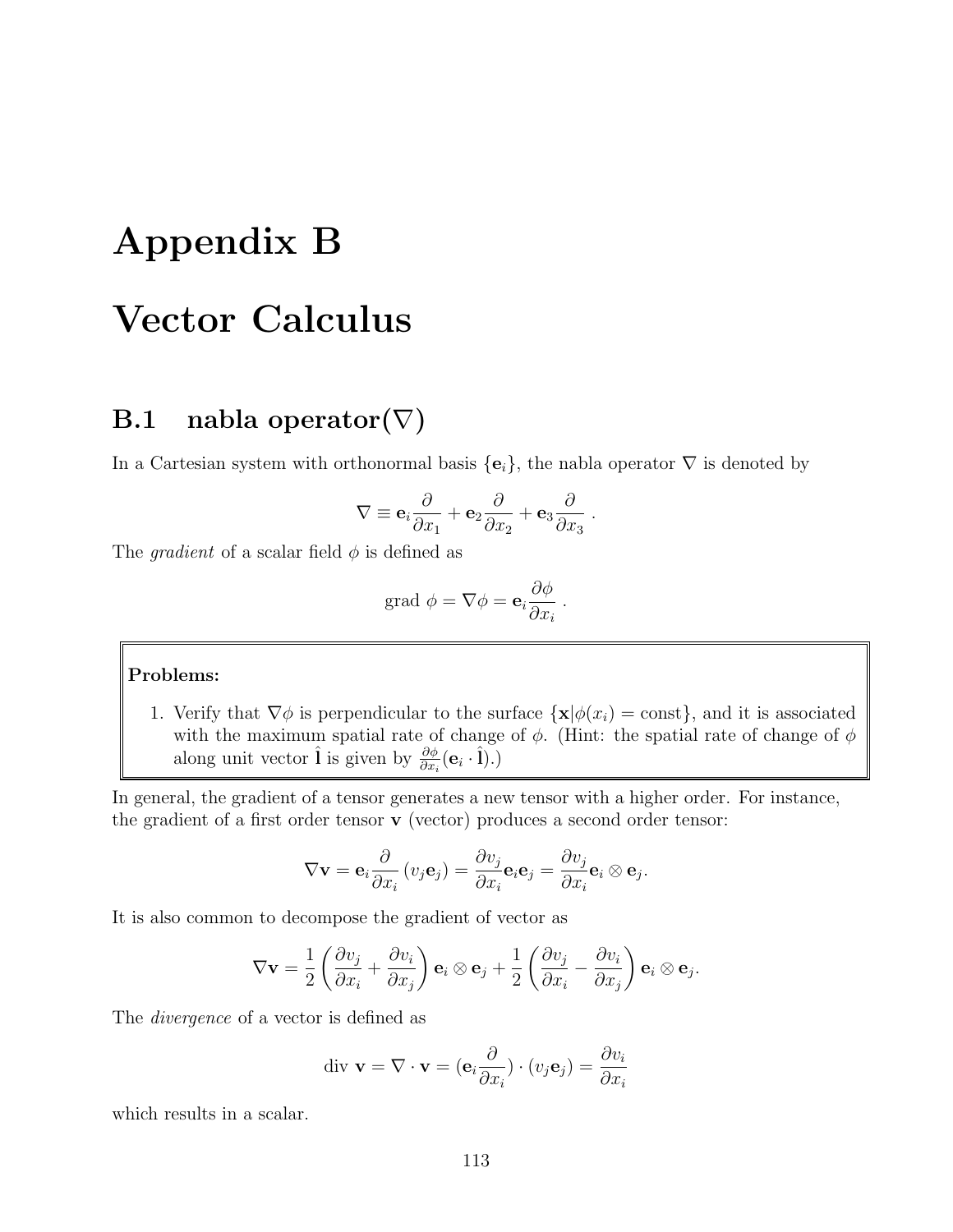In general, the divergence of a tensor generates a tensor with a lower order. The divergence of a tensor  $\Phi = \phi_{ij} \mathbf{e}_i \otimes \mathbf{e}_j$  produces a vector, as shown in next equations:

$$
\nabla \cdot \Phi = (\mathbf{e}_i \frac{\partial}{\partial x_i}) \cdot (\phi_{mn} \mathbf{e}_m \otimes \mathbf{e}_n)
$$

$$
= \frac{\partial \phi_{in}}{\partial x_i} \mathbf{e}_n.
$$

The curl of a vector is defined as

$$
\operatorname{curl} \mathbf{v} = \nabla \times \mathbf{v} = \varepsilon_{ijk} \frac{\partial v_j}{\partial x_i} \mathbf{e}_k.
$$

The Laplacian operator  $\nabla^2$  (sometimes written as  $\Delta$ ) on a scalar field  $\phi$  is defined as the divergence of the gradient vector  $\nabla \phi$ :

$$
\nabla^2 \phi = \nabla \cdot (\nabla \phi) = (\nabla \cdot \nabla) \phi = \frac{\partial^2 \phi}{\partial x_i \partial x_i}.
$$

#### B.2 Integral Relations

The integral relations are equations that relate the volume integral to the surface integral, or the surface integral to the line integral. Consider an arbitrary region in space of volume V which is surrounded by surface S with a unit outer normal  $\hat{\mathbf{n}}$ . Gradient Theorem: for any scalar field  $\phi$ ,

$$
\int_{V} \text{grad } \phi \ dV = \oint_{S} \hat{\mathbf{n}} \phi \ dS \ . \tag{B.1}
$$

Written in component,

$$
\int_{V} \frac{\partial \phi}{\partial x_{i}} \, dV = \oint_{S} \hat{n}_{i} \phi \, dS \, .
$$

Divergence Theorem (or Gauss' Theorem): for a first or second order tensor  $\mathbf{A}$ ,

$$
\int_{V} \operatorname{div} \mathbf{A} \, dV = \oint_{S} \hat{\mathbf{n}} \cdot \mathbf{A} \, dS \tag{B.2}
$$

For vector  $\mathbf{A} = A_i \mathbf{e}_i$ , the divergence theorem gives rise to one identity

$$
\int_{V} \frac{\partial A_i}{\partial x_i} dV = \oint_{S} \hat{n}_i A_i dS.
$$

While for second order tensor  $\mathbf{A} = A_{ij} \mathbf{e}_i \otimes \mathbf{e}_j$ , the divergence theorem gives rises to three identities:

$$
\int_{V} \frac{\partial A_{ij}}{\partial x_{i}} \, dV = \oint_{S} \hat{n}_{i} A_{ij} \, dS \, .
$$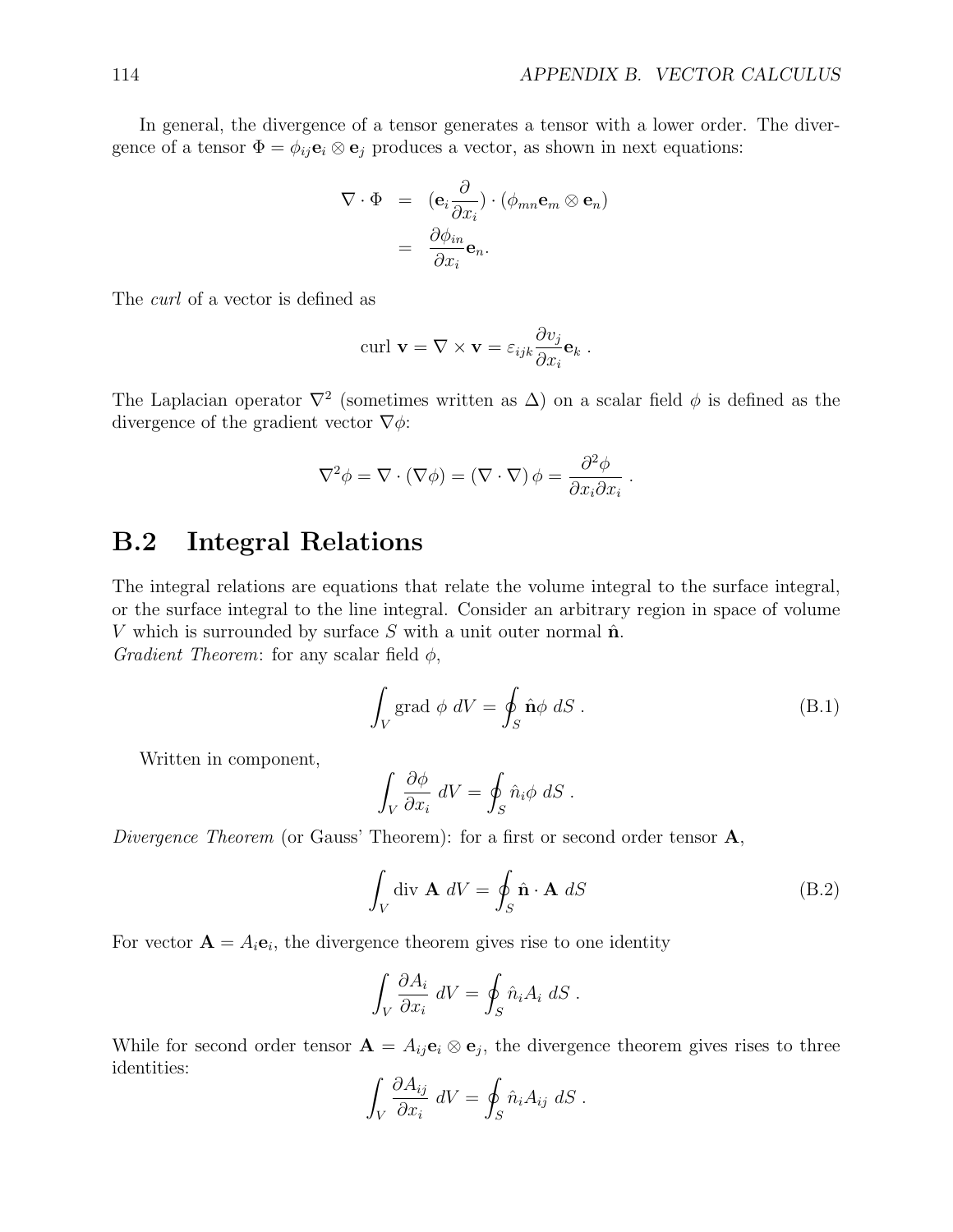## B.3 nabla operator in Cylindrical and Spherical Coordinate Systems

The nabla operator  $\nabla$  has already been introduced in Cartesian coordinate system in the previous section. Let  $\hat{\mathbf{e}}_x$  be a unit vector along the x-axis, and define  $\hat{\mathbf{e}}_y$  and  $\hat{\mathbf{e}}_z$  by analogy. Then  $\{\hat{\mathbf{e}}_x, \hat{\mathbf{e}}_y, \hat{\mathbf{e}}_z\}$  forms a basis of the space. On the basis, the nabla operator is denoted as

$$
\nabla = \hat{\mathbf{e}}_x \frac{\partial}{\partial x} + \hat{\mathbf{e}}_y \frac{\partial}{\partial y} + \hat{\mathbf{e}}_z \frac{\partial}{\partial z}.
$$

The Laplacian operator is given by

$$
\nabla^2 = \frac{\partial^2}{\partial x^2} + \frac{\partial^2}{\partial y^2} + \frac{\partial^2}{\partial z^2}
$$

In cylindrical and spherical coordinate systems, the basis is defined locally, and will change as the position changes. As as a result, the nabla operator has different expressions.

#### B.3.1 Cylindrical coordinates

In a cylindrical coordinate system  $(R, \phi, z)$ , the orthonormal basis vectors associated with the coordinates are defined by

$$
\begin{array}{rcl}\n\hat{\mathbf{e}}_R &=& \cos(\phi)\hat{\mathbf{e}}_x + \sin(\phi)\hat{\mathbf{e}}_y \\
\hat{\mathbf{e}}_{\phi} &=& -\sin(\phi)\hat{\mathbf{e}}_x + \cos(\phi)\hat{\mathbf{e}}_y \\
\hat{\mathbf{e}}_z &=& \hat{\mathbf{e}}_z\n\end{array}
$$

where  $\{\hat{\mathbf{e}}_x, \hat{\mathbf{e}}_y, \hat{\mathbf{e}}_z\}$  are the three basis vectors in the Cartesian coordinate system  $(x, y, z)$ .



The nabla operator in cylindrical coordinate system is denoted as:

$$
\nabla = \hat{\textbf{e}}_R \frac{\partial}{\partial R} + \hat{\textbf{e}}_\phi \frac{1}{R} \frac{\partial}{\partial \phi} + \hat{\textbf{e}}_z \frac{\partial}{\partial z}
$$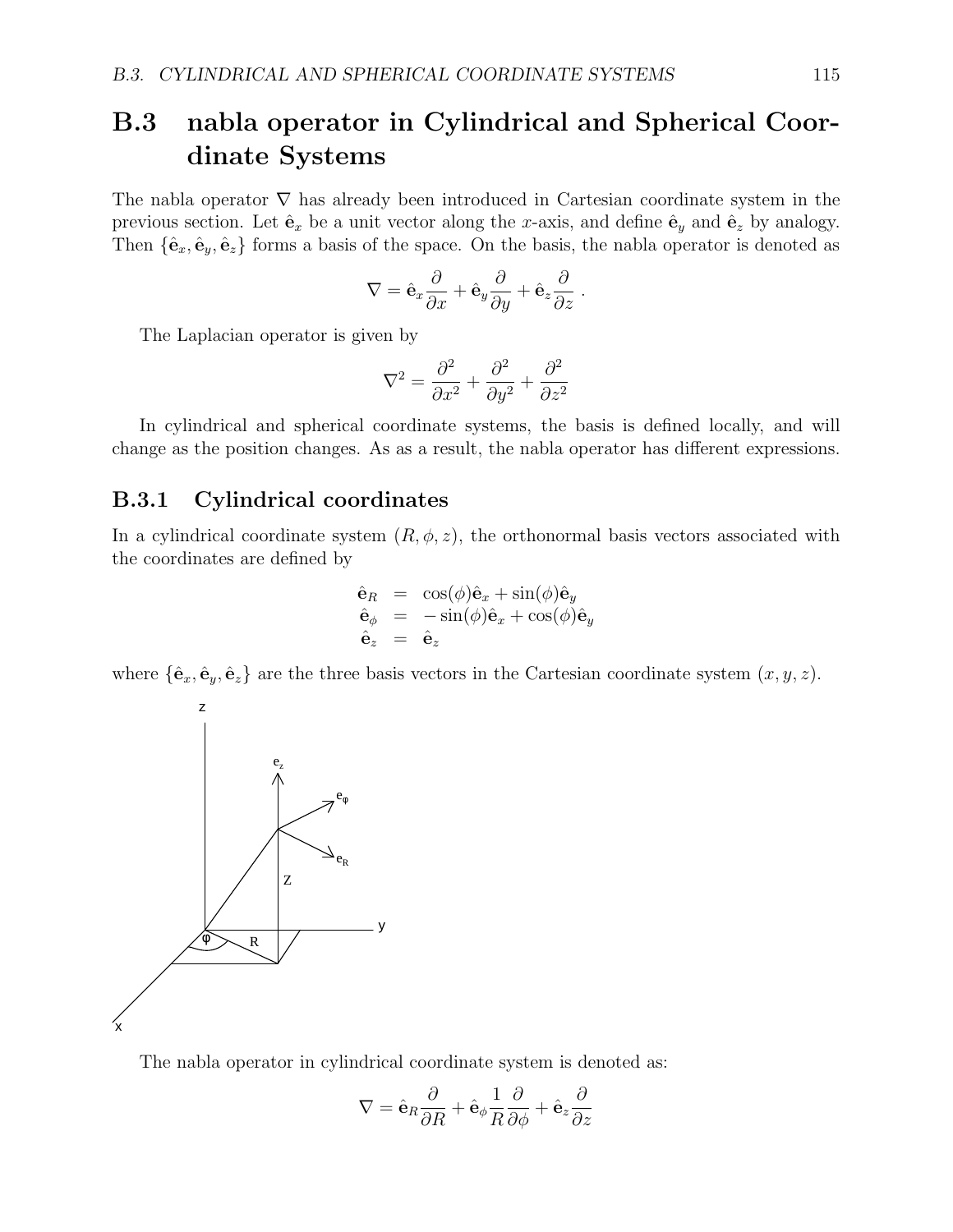Factor  $\frac{1}{R}$  in the second term is a little surprise at the first sight, while it makes the *rhs* dimensionally consistent. The new expression can be derived from the coordinate transformation as below.

 $(R, \phi, z)$  coordinates can be written as functions of  $(x, y, z)$ :

$$
R = \sqrt{x^2 + y^2}
$$

$$
\phi = \arctan \frac{y}{x}
$$

$$
z = z
$$

which means given any scalar field  $\psi(R, \phi, z)$ ,  $\psi(R(x, y, z), \phi(x, y, z), z)$  is a scalar field in  $(x, y, z)$  coordinate system. Recalling the expression of  $\nabla$  in Cartesian coordinate system,

$$
\nabla \psi = \hat{\mathbf{e}}_x \frac{\partial \psi}{\partial x} + \hat{\mathbf{e}}_y \frac{\partial \psi}{\partial y} + \hat{\mathbf{e}}_z \frac{\partial \psi}{\partial z} \n= \hat{\mathbf{e}}_x (\frac{\partial \psi}{\partial R} \frac{\partial R}{\partial x} + \frac{\partial \psi}{\partial \phi} \frac{\partial \phi}{\partial x}) + \hat{\mathbf{e}}_y (\frac{\partial \psi}{\partial R} \frac{\partial R}{\partial y} + \frac{\partial \psi}{\partial \phi} \frac{\partial \phi}{\partial y}) + \hat{\mathbf{e}}_z \frac{\partial \psi}{\partial z} \n= \frac{\partial \psi}{\partial R} \left( \hat{\mathbf{e}}_x \frac{\partial R}{\partial x} + \hat{\mathbf{e}}_y \frac{\partial R}{\partial y} \right) + \frac{\partial \psi}{\partial \phi} \left( \hat{\mathbf{e}}_x \frac{\partial \phi}{\partial x} + \hat{\mathbf{e}}_y \frac{\partial \phi}{\partial y} \right) + \hat{\mathbf{e}}_z \frac{\partial \psi}{\partial z} \n= \frac{\partial \psi}{\partial R} \left( \hat{\mathbf{e}}_x \frac{x}{R} + \hat{\mathbf{e}}_y \frac{y}{R} \right) + \frac{\partial \psi}{\partial \phi} \left( \hat{\mathbf{e}}_x (-\frac{y}{R^2}) + \hat{\mathbf{e}}_y \frac{x}{R^2} \right) + \hat{\mathbf{e}}_z \frac{\partial \psi}{\partial z} \n= \frac{\partial \psi}{\partial R} (\cos(\phi)\hat{\mathbf{e}}_x + \sin(\phi)\hat{\mathbf{e}}_y) + \frac{\partial \psi}{\partial \phi} \frac{1}{R} (-\sin(\phi)\hat{\mathbf{e}}_x + \cos(\phi)\hat{\mathbf{e}}_y) + \hat{\mathbf{e}}_z \frac{\partial \psi}{\partial z} \n= \hat{\mathbf{e}}_R \frac{\partial \psi}{\partial R} + \hat{\mathbf{e}}_\phi \frac{1}{R} \frac{\partial \psi}{\partial \phi} + \hat{\mathbf{e}}_z \frac{\partial \psi}{\partial z} ,
$$

which denotes the  $\nabla$  operator in  $(R, \phi, z)$  coordinates on the basis  $\{\hat{\mathbf{e}}_R, \hat{\mathbf{e}}_\phi, \hat{\mathbf{e}}_z\}.$ 

Consequently, Laplacian operator on a scalar field  $\psi$  can be written as

$$
\nabla^2 \psi = \nabla \cdot (\nabla \psi)
$$
  
\n
$$
= (\hat{\mathbf{e}}_R \frac{\partial}{\partial R} + \hat{\mathbf{e}}_\phi \frac{1}{R} \frac{\partial}{\partial \phi} + \hat{\mathbf{e}}_z \frac{\partial}{\partial z}) \cdot (\hat{\mathbf{e}}_R \frac{\partial \psi}{\partial R} + \hat{\mathbf{e}}_\phi \frac{1}{R} \frac{\partial \psi}{\partial \phi} + \hat{\mathbf{e}}_z \frac{\partial \psi}{\partial z})
$$
  
\n
$$
= \frac{\partial^2 \psi}{\partial R^2} + \hat{\mathbf{e}}_\phi \cdot \frac{1}{R} \frac{\partial}{\partial \phi} (\hat{\mathbf{e}}_R) \frac{\partial \psi}{\partial R} + \frac{1}{R^2} \frac{\partial^2 \psi}{\partial \phi^2} + \frac{\partial^2 \psi}{\partial z^2}
$$
  
\n
$$
= \frac{\partial^2 \psi}{\partial R^2} + \hat{\mathbf{e}}_\phi \cdot \frac{1}{R} \hat{\mathbf{e}}_\phi \frac{\partial \psi}{\partial R} + \frac{1}{R^2} \frac{\partial^2 \psi}{\partial \phi^2} + \frac{\partial^2 \psi}{\partial z^2}
$$
  
\n
$$
= \frac{\partial^2 \psi}{\partial R^2} + \frac{1}{R} \frac{\partial \psi}{\partial R} + \frac{1}{R^2} \frac{\partial^2 \psi}{\partial \phi^2} + \frac{\partial^2 \psi}{\partial z^2}
$$
  
\n
$$
= \frac{1}{R} \frac{\partial}{\partial R} (R \frac{\partial \psi}{\partial R}) + \frac{1}{R^2} \frac{\partial^2 \psi}{\partial \phi^2} + \frac{\partial^2 \psi}{\partial z^2}.
$$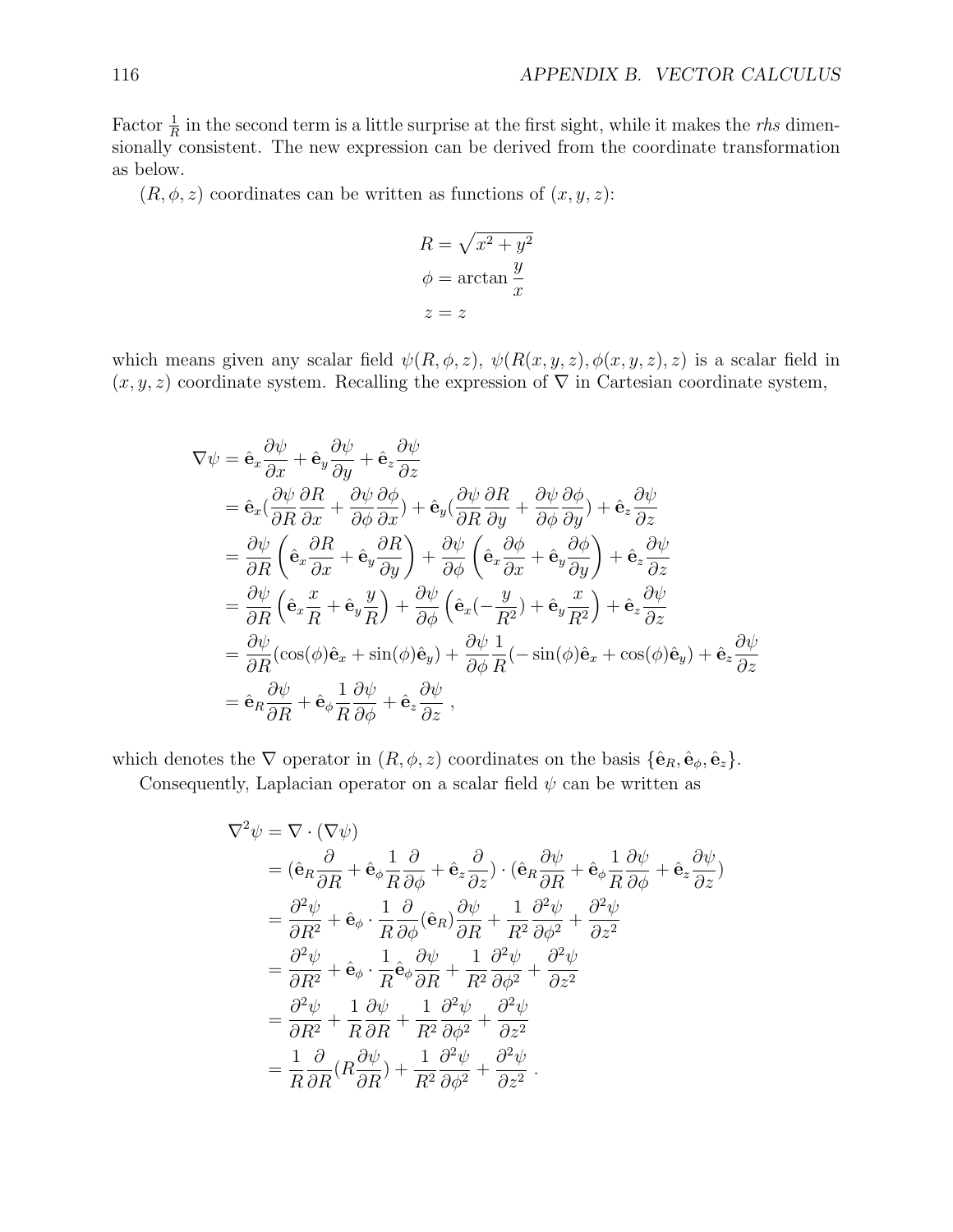#### B.3.2 Strain and Stress components in cylindrical coordinates

The cylindrical coordinates have very important applications in plane stress and plane strain problems. Consider only the in-plane coordinates (*polar coordinates*)  $(r, \theta)$ . The displacement fields  $(u_r, u_\theta)$  can be expressed as

$$
u_r = \cos \theta u_1 + \sin \theta u_2 ,
$$
  

$$
u_{\theta} = -\sin \theta u_1 + \cos \theta u_2
$$

where  $(u_1, u_2)$  are the displacements in the Cartesian coordinates system. At the same time, it is easy to see that  $(u_1, u_2)$  can be expressed in terms of  $(u_r, u_\theta)$  as

$$
u_1(r,\theta) = \cos \theta u_r - \sin \theta u_\theta,
$$
  

$$
u_2(r,\theta) = \sin \theta u_r + \cos \theta u_\theta.
$$

The strain tensor  $(\epsilon_{rr}, \epsilon_{r\theta}; \epsilon_{\theta r}, \epsilon_{\theta \theta})$  can be obtained through the rotation of the Cartesian coordinates by  $\theta$ , i.e.

$$
\epsilon_{rr} = \epsilon_{11} \cos^2 \theta + \epsilon_{22} \sin^2 \theta + \epsilon_{12} \sin 2\theta
$$
  
\n
$$
\epsilon_{\theta\theta} = \epsilon_{11} \sin^2 \theta + \epsilon_{22} \cos^2 \theta - \epsilon_{12} \sin 2\theta
$$
  
\n
$$
\epsilon_{r\theta} = \epsilon_{\theta r} = -\frac{\epsilon_{11} - \epsilon_{22}}{2} \sin 2\theta + \epsilon_{12} \cos 2\theta
$$
.

Using the definition and the chain rule derivative, the strains  $\epsilon_{ij}$  can be expressed in terms of  $(r, \theta, u_r, u_\theta)$ , and finally the strains in polar coordinates can be obtained by substitution. From chain rule, it is straightforward to show that  $\frac{\partial r}{\partial x_1} = \cos \theta$ ,  $\frac{\partial r}{\partial x_2} = \sin \theta$ ,  $\frac{\partial \theta}{\partial x_1} = -\frac{\sin \theta}{r}$  $\frac{\ln \theta}{r}, \frac{\partial \theta}{\partial x_2}$  $\frac{\partial \theta}{\partial x_2} =$  $\cos\theta$  $\frac{\partial s}{\partial r}$ . And consequently,

$$
\epsilon_{11} = \frac{\partial u_1}{\partial x_1} = \frac{\partial u_1}{\partial r} \cos \theta + \frac{\partial u_1}{\partial \theta} \left( -\frac{\sin \theta}{r} \right),
$$
  
\n
$$
\epsilon_{22} = \frac{\partial u_2}{\partial x_2} = \frac{\partial u_2}{\partial r} \sin \theta + \frac{\partial u_2}{\partial \theta} \left( \frac{\cos \theta}{r} \right),
$$
  
\n
$$
\epsilon_{12} = \frac{1}{2} \left( \frac{\partial u_1}{\partial x_2} + \frac{\partial u_2}{\partial x_1} \right)
$$
  
\n
$$
= \frac{1}{2} \left( \frac{\partial u_1}{\partial r} (\sin \theta) + \frac{\partial u_1}{\partial \theta} (\frac{\cos \theta}{r}) + \frac{\partial u_2}{\partial r} (\cos \theta) + \frac{\partial u_2}{\partial \theta} (-\frac{\sin \theta}{r}) \right).
$$

Since  $\sin 2\theta = 2 \sin \theta \cos \theta$ ,

$$
\epsilon_{rr} = \frac{\partial u_1}{\partial r} \cos^3 \theta + \frac{\partial u_1}{\partial \theta} \left( -\frac{\sin \theta \cos^2 \theta}{r} \right) + \frac{\partial u_2}{\partial r} \sin^3 \theta + \frac{\partial u_2}{\partial \theta} \left( \frac{\cos \theta \sin^2 \theta}{r} \right) \n+ \frac{\partial u_1}{\partial r} (\sin^2 \theta \cos \theta) + \frac{\partial u_1}{\partial \theta} \left( \frac{\cos^2 \theta \sin \theta}{r} \right) + \frac{\partial u_2}{\partial r} (\cos^2 \theta \sin \theta) + \frac{\partial u_2}{\partial \theta} \left( -\frac{\sin^2 \theta \cos \theta}{r} \right) \n= \frac{\partial u_1}{\partial r} \cos \theta + \frac{\partial u_2}{\partial r} \sin \theta \n= \frac{\partial (u_1 \cos \theta + u_2 \sin \theta)}{\partial r} \n= \frac{\partial u_r}{\partial r}.
$$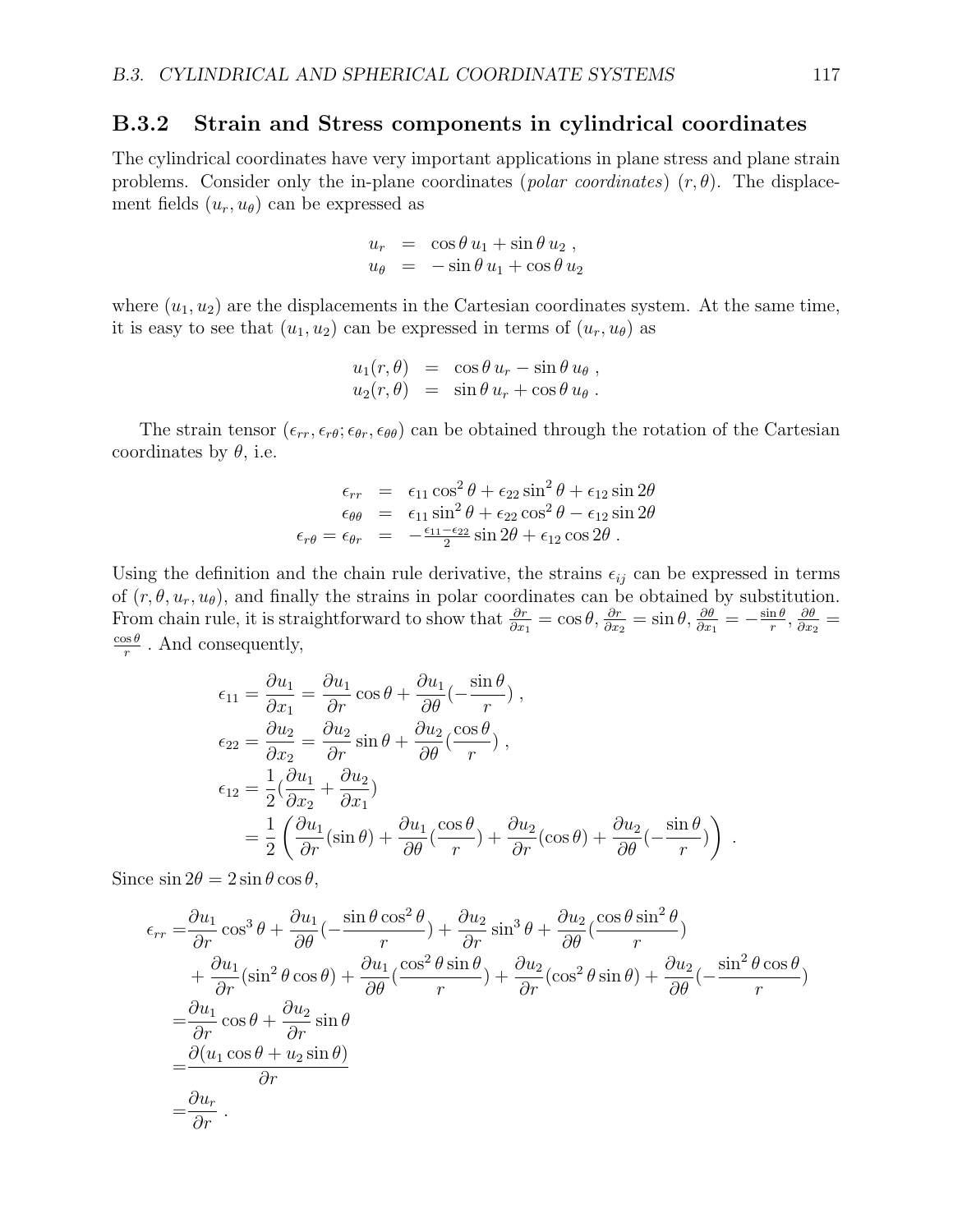Similarly,

$$
\epsilon_{\theta\theta} = \frac{\partial u_1}{\partial r} \cos \theta \sin^2 \theta + \frac{\partial u_1}{\partial \theta} \left( -\frac{\sin^3 \theta}{r} \right) + \frac{\partial u_2}{\partial r} \sin \theta \cos^2 \theta + \frac{\partial u_2}{\partial \theta} \left( \frac{\cos^3 \theta}{r} \right) \n- \frac{\partial u_1}{\partial r} (\sin^2 \theta \cos \theta) - \frac{\partial u_1}{\partial \theta} \left( \frac{\cos^2 \theta \sin \theta}{r} \right) - \frac{\partial u_2}{\partial r} (\cos^2 \theta \sin \theta) + \frac{\partial u_2}{\partial \theta} \left( \frac{\sin^2 \theta \cos \theta}{r} \right) \n= \frac{\partial u_1}{\partial \theta} \left( -\frac{\sin \theta}{r} \right) + \frac{\partial u_2}{\partial \theta} \frac{\cos \theta}{r} \n= \frac{1}{r} \left( \frac{\partial \left( -u_1 \sin \theta + u_2 \cos \theta \right)}{\partial \theta} + u_1 \cos \theta + u_2 \sin \theta \right) \n= \frac{1}{r} \left( \frac{\partial u_\theta}{\partial \theta} + u_r \right) ,
$$

and

$$
\epsilon_{\theta r} = -\left(\frac{\partial u_1}{\partial r}\cos\theta - \frac{\partial u_1}{\partial \theta}\frac{\sin\theta}{r} - \frac{\partial u_2}{\partial r}\sin\theta - \frac{\partial u_2}{\partial \theta}\frac{\cos\theta}{r}\right)\sin\theta\cos\theta \n+ \left(\frac{\partial u_1}{\partial r}(\sin\theta) + \frac{\partial u_1}{\partial \theta}(\frac{\cos\theta}{r}) + \frac{\partial u_2}{\partial r}(\cos\theta) + \frac{\partial u_2}{\partial \theta}(-\frac{\sin\theta}{r})\right)(\cos^2\theta - \frac{1}{2}) \n= \frac{1}{2}\left(\frac{\partial u_1}{\partial r}(-\sin\theta) + \frac{\partial u_1}{\partial \theta}\frac{\cos\theta}{r} + \frac{\partial u_2}{\partial r}\cos\theta + \frac{\partial u_2}{\partial \theta}\frac{\sin\theta}{r}\right) \n= \frac{1}{2}\left(\frac{\partial(-u_1\sin\theta + u_2\cos\theta)}{\partial r} + \frac{1}{r}\frac{\partial(u_1\cos\theta + u_2\sin\theta)}{\partial \theta} - \frac{1}{r}(-u_1\sin\theta + u_2\cos\theta)\right) \n= \frac{1}{2}\left(\frac{\partial u_\theta}{\partial r} + \frac{1}{r}\frac{\partial u_r}{\partial \theta} - \frac{u_\theta}{r}\right).
$$

In sum, the strain components in polar coordinates can be written as follows:

$$
\epsilon_{rr} = \frac{\partial u_r}{\partial r}
$$
  
\n
$$
\epsilon_{\theta\theta} = \frac{1}{r} \frac{\partial u_{\theta}}{\partial \theta} + \frac{u_r}{r}
$$
  
\n
$$
\epsilon_{r\theta} = \epsilon_{\theta r} = \frac{1}{2} \left( \frac{\partial u_{\theta}}{\partial r} + \frac{1}{r} \frac{\partial u_r}{\partial \theta} - \frac{u_{\theta}}{r} \right)
$$

The isotropic elastic constitutive relation between strain and stress remains the same in the polar coordinates. In constitutive relation, the only difference is the change of index from  $\{i, j\}$  to  $\{r, \theta\}$ .

The stress tensor  $(\sigma_{rr}, \sigma_{r\theta}; \sigma_{\theta r}, \sigma_{\theta \theta})$  can be obtained through the rotation of the Cartesian coordinates by  $\theta$ , i.e.

$$
\begin{array}{rcl}\n\sigma_{rr} &=& \sigma_{11} \cos^2 \theta + \sigma_{22} \sin^2 \theta + \sigma_{12} \sin 2\theta \\
\sigma_{\theta\theta} &=& \sigma_{11} \sin^2 \theta + \sigma_{22} \cos^2 \theta - \sigma_{12} \sin 2\theta \\
\sigma_{r\theta} &=& -\frac{\sigma_{11} - \sigma_{22}}{2} \sin 2\theta + \sigma_{12} \cos 2\theta \,.\n\end{array}
$$

The stress tensor can also be expressed as derivatives of the Airy stress function. See Unit 4 for more details. The equilibrium equations can be also derived through the transformation of coordinates and chain rule as we have done for the strain components. Here, we adopt an alternative tensorial approach and use the results from previous section. In the polar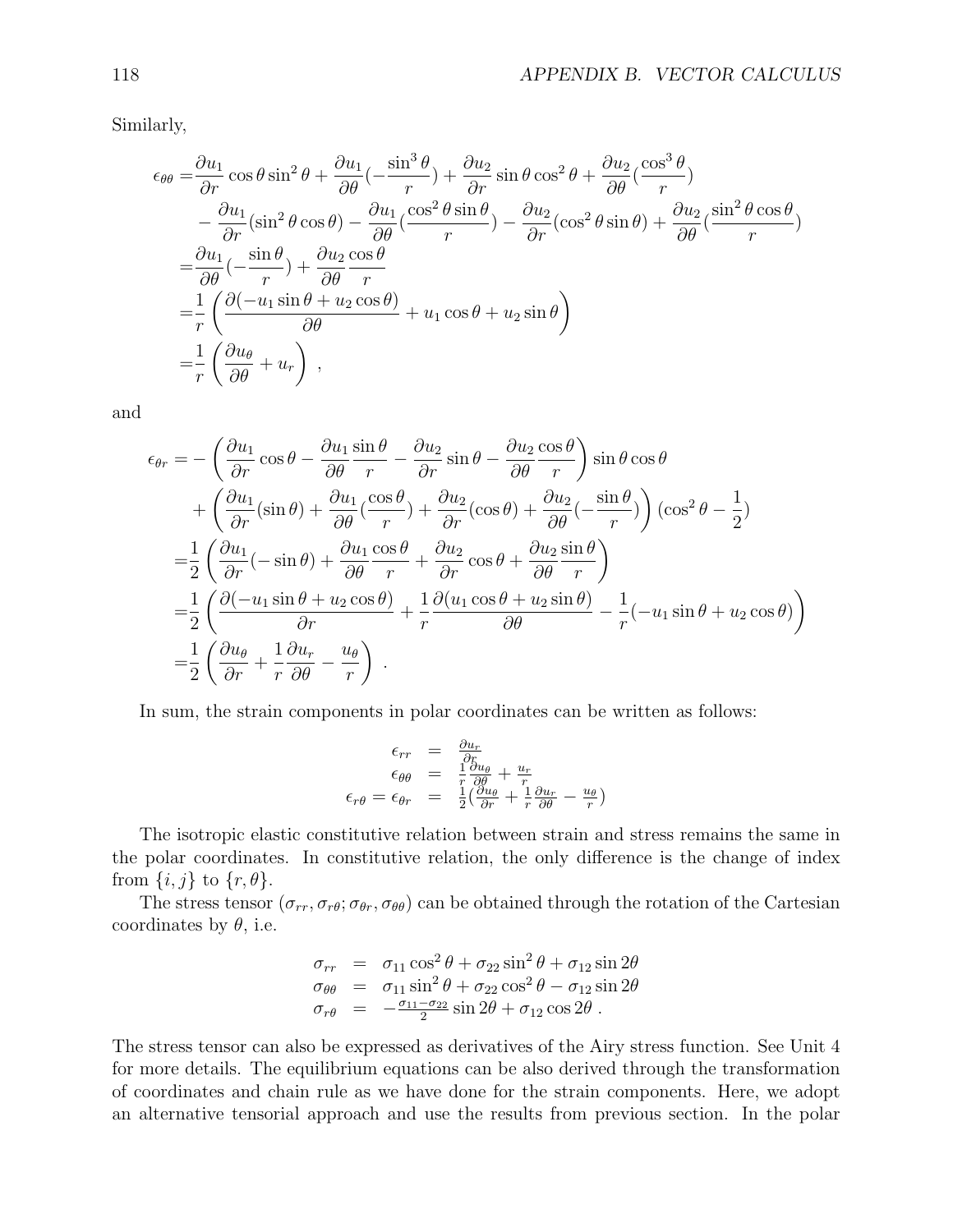coordinates,  $\hat{\mathbf{e}}_r = \cos \theta \hat{\mathbf{e}}_1 + \sin \theta \hat{\mathbf{e}}_2$ , and  $\hat{\mathbf{e}}_\theta = -\sin \theta \hat{\mathbf{e}}_1 + \cos \theta \hat{\mathbf{e}}_2$ , where  $\hat{\mathbf{e}}_i$ ,  $i = 1, 2$  are the basis vectors in the Cartesian system. It is straightforward to see that  $\frac{\partial \hat{\mathbf{e}}_r}{\partial r} = \frac{\partial \hat{\mathbf{e}}_\theta}{\partial r} = 0$ ,  $\frac{\partial \hat{\mathbf{e}}_r}{\partial \theta} = \hat{\mathbf{e}}_\theta$  and  $\frac{\partial \hat{\mathbf{e}}_\theta}{\partial \theta} = -\hat{\mathbf{e}}_r$ .

The equilibrium equation in tensorial form reads

$$
0 = \nabla \cdot \boldsymbol{\sigma}
$$
\n
$$
= (\hat{\mathbf{e}}_r \frac{\partial}{\partial r} + \hat{\mathbf{e}}_\theta \frac{\partial}{\partial \theta}) \cdot (\sigma_{rr} \hat{\mathbf{e}}_r \hat{\mathbf{e}}_r + \sigma_{r\theta} \hat{\mathbf{e}}_r \hat{\mathbf{e}}_\theta + \sigma_{\theta r} \hat{\mathbf{e}}_\theta \hat{\mathbf{e}}_r + \sigma_{\theta \theta} \hat{\mathbf{e}}_\theta \hat{\mathbf{e}}_\theta)
$$
\n
$$
= \frac{\partial \sigma_{rr}}{\partial r} \hat{\mathbf{e}}_r + \frac{\partial \sigma_{r\theta}}{\partial r} \hat{\mathbf{e}}_\theta + \frac{\sigma_{rr}}{r} \hat{\mathbf{e}}_r + \frac{\sigma_{r\theta}}{r} \hat{\mathbf{e}}_\theta + \frac{1}{r} \frac{\partial \sigma_{\theta r}}{\partial \theta} \hat{\mathbf{e}}_r + \frac{\sigma_{\theta r}}{r} \hat{\mathbf{e}}_\theta + \frac{1}{r} \frac{\partial \sigma_{\theta \theta}}{\partial \theta} \hat{\mathbf{e}}_\theta + \frac{\sigma_{\theta \theta}}{r} (-\hat{\mathbf{e}}_r)
$$
\n
$$
= \left(\frac{\partial \sigma_{rr}}{\partial r} + \frac{1}{r} \frac{\partial \sigma_{\theta r}}{\partial \theta} + \frac{\sigma_{rr} - \sigma_{\theta \theta}}{r}\right) \hat{\mathbf{e}}_r + \left(\frac{\partial \sigma_{r\theta}}{\partial r} + \frac{1}{r} \frac{\partial \sigma_{\theta \theta}}{\partial \theta} + \frac{\sigma_{r\theta} + \sigma_{\theta r}}{r}\right) \hat{\mathbf{e}}_\theta.
$$

Considering the symmetry of the stress tensor, the equilibrium equations in polar coordinates can be written as follows

$$
\frac{\partial \sigma_{rr}}{\partial r} + \frac{1}{r} \frac{\partial \sigma_{r\theta}}{\partial \theta} + \frac{\sigma_{rr} - \sigma_{\theta\theta}}{r} = 0, \n\frac{1}{r} \frac{\partial \sigma_{\theta\theta}}{\partial \theta} + \frac{\partial \sigma_{r\theta}}{\partial r} + \frac{2\sigma_{r\theta}}{r} = 0.
$$

#### B.3.3 Spherical system

In a spherical coordinate system  $(r, \theta, \phi)$ , the orthonormal basis vectors associated with the coordinates are defined by

$$
\begin{array}{rcl}\n\hat{\mathbf{e}}_r &=& \sin(\theta)\cos(\phi)\hat{\mathbf{e}}_x + \sin(\theta)\sin(\phi)\hat{\mathbf{e}}_y + \cos(\theta)\hat{\mathbf{e}}_z \\
\hat{\mathbf{e}}_\theta &=& \cos(\theta)\cos(\phi)\hat{\mathbf{e}}_x + \cos(\theta)\sin(\phi)\hat{\mathbf{e}}_y - \sin(\theta)\hat{\mathbf{e}}_z \\
\hat{\mathbf{e}}_\phi &=& -\sin(\phi)\hat{\mathbf{e}}_x + \cos(\phi)\hat{\mathbf{e}}_y\n\end{array}
$$

where  $\{\hat{\mathbf{e}}_x, \hat{\mathbf{e}}_y, \hat{\mathbf{e}}_z\}$  are the three basis vectors in the Cartesian coordinate system  $(x, y, z)$ .



The nabla operator is written as:

$$
\nabla = \hat{\mathbf{e}}_r \frac{\partial}{\partial r} + \frac{1}{r} \hat{\mathbf{e}}_\theta \frac{\partial}{\partial \theta} + \frac{1}{r \sin(\theta)} \hat{\mathbf{e}}_\phi \frac{\partial}{\partial \phi}.
$$